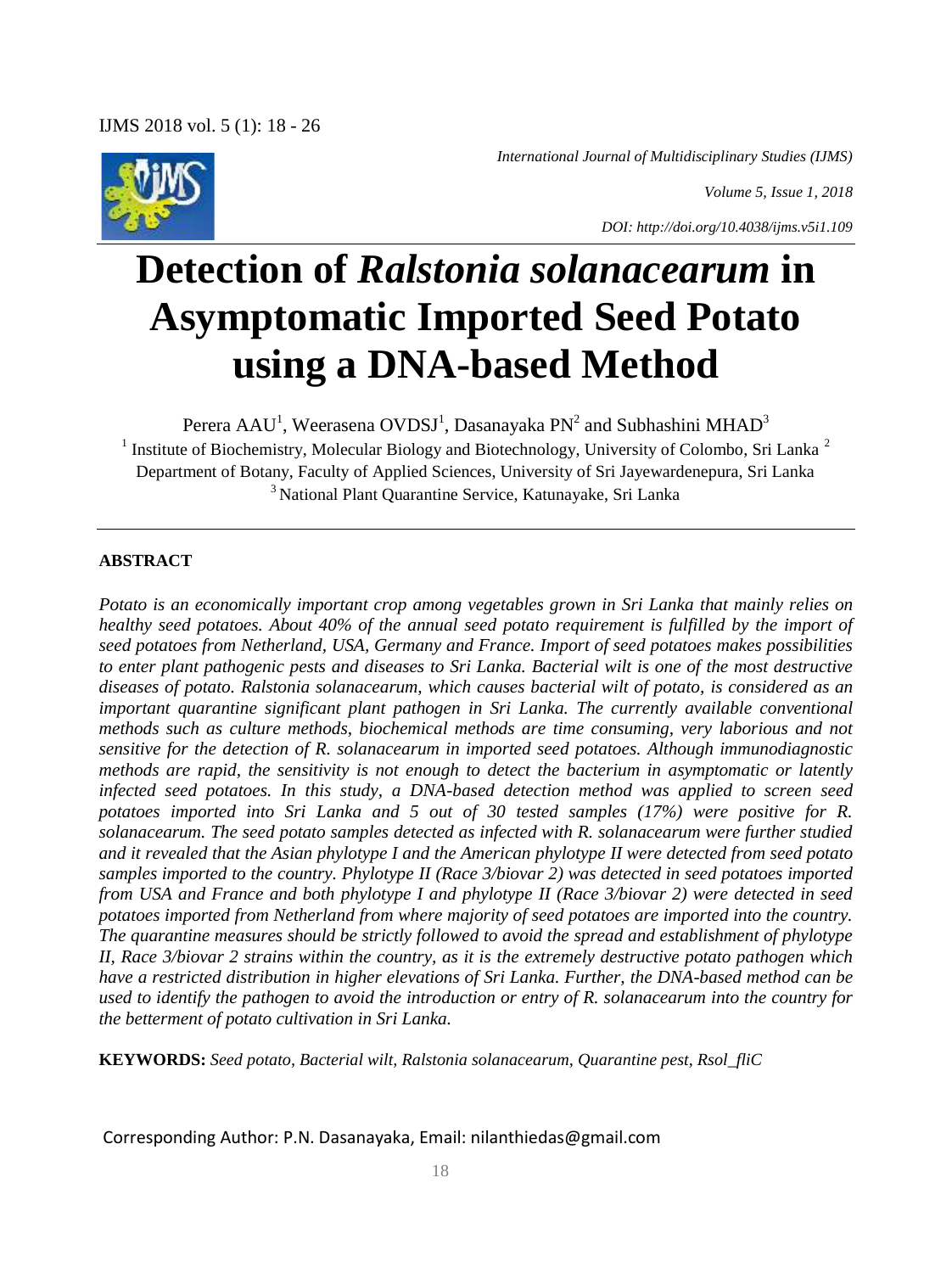## **1. INTRODUCTION**

Bacterial wilt of potato is considered as one of the most destructive diseases of potato. *Ralstonia solanacearum* (E. F. Smith), the causal organism of the disease, is considered as a quarantine pest in Sri Lanka. The use of healthy seed potato is the most effective means to control the disease. Therefore, there is a requirement to detect *R. solanacearum* in imported seed potatoes quickly and reliably for quarantine purposes at the port of entry. Consequently this study was aimed to detect *R. solanacearum* in imported seed potato consignments and further characterize using a DNA-based detection method.

## **2. BACKGROUND**

Potato (*Solanum tuberosum* L.) is the world's fourth-largest food crop, as it is an important staple food in the world after maize, wheat and rice (FAOSTAT, 2014). In Sri Lanka also, potato is considered as an economically important vegetable crop. Bacterial wilt caused by *R. solanacearum* is a major problem confronted by the potato farmers in Sri Lanka. It was recorded 5% to 25% loss of potato yield in Sri Lanka due to bacterial wilt (Kelaniyangoda et al, 1995). According to the Plant Protection Act No. 35 (Ministry of Agriculture, 1999), *R. solanacearum* is considered as a quarantine pest in Sri Lanka, since some of the strains of this species have not yet been reported, the existing strains also have a restricted distribution (Bandara, 1983; Kelaniyangoda, 1995) and the disease is officially controlled in the country. Introduction of the unavailable strains of *R. solanacearum* into the country may cause major outbreaks of diseases not only in potato but also in other crops in family Solanaceae and Musaceae, causing huge economic losses.

Potato is grown through vegetative propagation using potato tubers, which is also known as seed potato. Use of healthy seed potatoes is one of the most effective means to control bacterial wilt disease in potato (Hayward, 1991). Out of the annual total seed potato requirement, about 5% is produced by the Department of Agriculture; 55% is fulfilled by farmers' previous harvest; and the balance of 40% is imported by the private sector (Kelaniyangoda et al, 2004; Malathy et al, 2005; Nugaliyadde et al, 2005). Seed potato consignments imported to Sri Lanka are inspected visually for pests and diseases at the port of entry. But the visual observation does not give a clear idea about the level of disease infection correctly. Therefore, planting of asymptomatic or latently infected tubers could lead to outbreaks of diseases at the field. Therefore, quarantine restrictions are imposed on import of seed potato, considering the danger of introducing certain pests and pathogens into the country (De Silva and Weerasinghe, 2000; Rajapakse et al, 2006).

The available conventional methods such as culture methods, biochemical assays, pathogenicity test, and biovar determination test are time consuming, labour intensive and not sensitive for the detection of *R. solanacearum* in asymptomatic potato tubers (Champoiseau et al, 2009; van Elsas et al, 2001; Priou et al, 2014). Immunodiagnostic methods such as enzyme - linked immunosorbent assay (ELISA) kits or commercially available immunestrips are used for rapid detection of *R. solanacearum*, but it cannot be used to identify sub-specific strains of *R. solanacearum* including races, biovars and phylotypes. Additionally, immunodiagnostic methods are not much sensitive to detect *R. solanacearum* in asymptomatic potato tubers (Elphinstone et al, 1996; Pradhanang et al,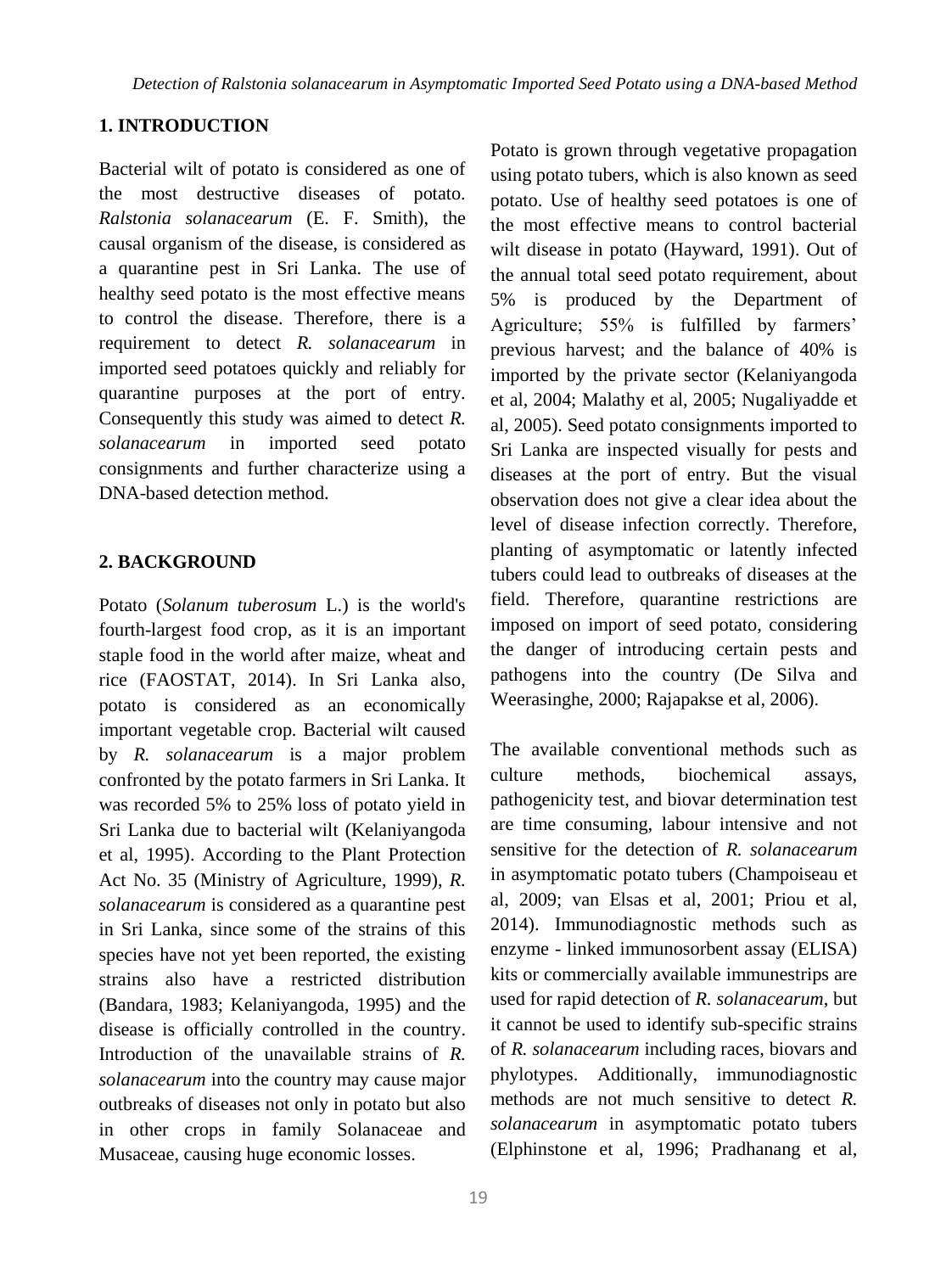2000) and sometimes give false positive results (Wullings et al, 1998; Llop et al, 1999). Polymerase chain reaction (PCR)-mediated DNA-based techniques are rapid, more sensitive and specific compared to immunodiagnostic methods and can be used for detection of ultralow population of *R. solanacearum* in asymptomatic or latently infected potato tubers. Sensitivity has been reached to  $10^2$  -  $10^1$  cfu/mL (Llop et al, 1999; Ozakman and Schaad, 2003). The higher sensitivity of the PCR detection may be due to the amplification of living and dead cells or cells at viable – but – not - culturable (VBNC) state (Josephson et al, 1993).

# **3. MATERIALS AND METHOD**

Thirty seed potato samples were selected randomly from National Plant Quarantine Service (NPQS), Katunayake that were imported in 2015/2016 and 2016/2017 seasons. Ten tubers from each sample were collected for this study.

Tubers were washed under running tap water and air dried. The skin of potato tubers was removed at the heel end and eyes. Five cylindrical slices of potato tuber core tissue of 1 cm diameter and approximately 2 mm thickness were taken at the heel end and at 4 points of eyes using a cork borer. Potato tuber slices were surface sterilized by immersing in 10% Clorox for 2 min, rinsed thrice with sterile distilled water and blotted dry using sterile filter papers.

Five surface sterilized potato tuber slices  $(-0.5)$ g) from each tuber were cut into small pieces using a sterile scalpel and transferred into 1.5 mL microcentrifuge tubes. Blunt-ended micropipette tips (1000 μL tip) were used to crush potato tuber pieces in the tubes. Lysis

buffer (567 μL TE buffer (pH 8.0), 30 μL 10% SDS and 3 μL 20 mg/mL Proteinase K) was added, mixed by vortexing and incubated at 37 ºC for 15 min. Thereafter, 100 μL of 5 M NaCl was added, mixed thoroughly and incubated at 65 ºC for 5 min. Then 80 μL of pre-heated CTAB/NaCl (10% CTAB in 0.7 M NaCl) solution was added and incubated at 65 ºC for another 10 min. Subsequently, 6 μL of 10 mg/mL RNase A was added and incubated at 37 ºC for 15 min. Then the tubes were cooled to room temperature for 5 min, 200 μL of potassium acetate (60 mL 5 M Potassium acetate, 11.5 mL glacial acetic acid and distilled water up to 100 mL) solution was added, mixed thoroughly by inverting the tubes for 5 min and centrifuged at 13500 rpm for 10 min. The supernatant of each sample was transferred into fresh 1.5 mL micro-centrifuge tubes, 600 μL of isopropanol was added and centrifuged at 13500 rpm for 5 min. The supernatant of each sample was decanted carefully by leaving the DNA pellet at bottom of the tubes. The pellet was washed with 600 μL of 70% ethanol and tubes were centrifuged at 13500 rpm for 1 min. The supernatant was decanted and the pellet was airdried for 15 min. Finally, the pellet of each sample was dissolved in 50 μL of TE buffer (pH 8.0) and DNA samples were stored at -20 ºC.

*R. solanacearum*-specific primers, Rsol\_*fliC* (Schonfeld et al, 2003), were used to amplify 400 bp amplicon from the *fliC* gene, coding for the flagella subunit protein flagellin. PCR was performed in 25 μL reaction mixtures, containing  $1 \times PCR$  buffer, 3.5 mM MgCl<sub>2</sub>, 0.2 mM dNTP mix, 0.1 μM of each primer and 2 U of *Taq* DNA polymerase (Promega, USA) per reaction with 5 ng of DNA. Amplification was carried out in the thermal cycler (Veriti, Applied Biosystems, USA) programmed as the initial denaturation at 94 °C for 5 min, followed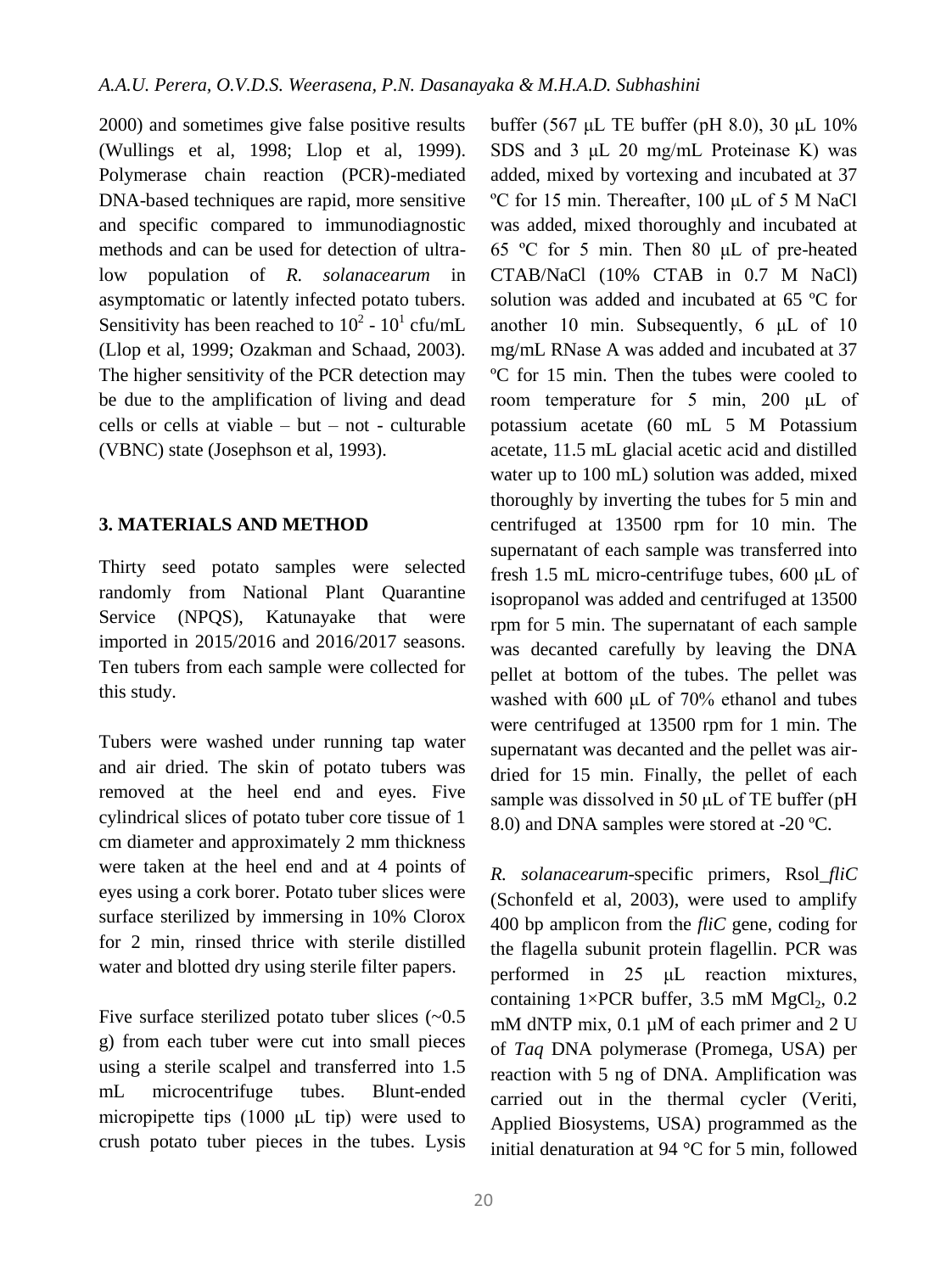by 35 cycles of denaturation at 94 °C for 30 s, annealing at 65 °C for 2 min, extension at 72 °C for 1 min with a final extension of  $72 \text{ °C}$  for 10 min. PCR products were subjected to electrophoresis in 1% (w/v) agarose gel containing 0.5 μg/mL ethidium bromide, at a constant voltage of 50 V for 90 min and visualized under UV light using the gel documentation system (Quantum ST4 1100/ 20M, Vilber Lourmat, France).

Genomic DNA extracted from imported seed potato samples, detected as positive for *R. solanacearum* were subjected to phylotype specific multiplex-PCR (Pmx-PCR) to identify phylotype of *R. solanacearum* using *R. solanacearum* species-specific primers, 759/760 (Opina et al, 1997) in combination with phylotype-specific primers (Fegan and Prior, 2005). Pmx-PCR was performed in 25 μL reaction mixtures, containing 1×PCR buffer, 2.0 mM  $MgCl<sub>2</sub>$ , 0.2 mM dNTP mix, 1×primer mix and 1 U of *Taq* DNA polymerase per reaction with 40 ng of DNA. Amplification was carried out in the thermal cycler programmed as the initial denaturation at 96 °C for 5 min, followed by 30 cycles of denaturation at 94 °C for 30 s, annealing at 59  $\degree$ C for 90 s, extension at 72  $\degree$ C for 90 s with a final extension of 72 °C for 20 min. The PCR products were subjected to electrophoresis in 2% (w/v) agarose gel and visualized using the gel documentation system.

Genomic DNA extracted from imported seed potato samples, detected as *R. solanacearum* phylotype II were further subjected to PCR using Race 3/biovar 2 (R3bv2)-specific primers, 630 and 631 (Fegan et al, 1998), to distinguish strains pathogenic to potato from other strains classified under phylotype II. PCR was performed in 25 μL reaction mixtures, containing  $1 \times PCR$  buffer, 2.5 mM MgCl<sub>2</sub>, 0.2 mM dNTP mix, 0.2 μM of each primer and 1 U

of *Taq* DNA polymerase per reaction with 20 ng of DNA. The PCR products were subjected to electrophoresis in 1% (w/v) agarose gel and visualized using the gel documentation system.

## **4. RESULTS & DISCUSSION**

In the present study, the DNA-based detection method was applied to screen imported seed potato to get an idea about the probability of entrance of *R. solanacearum* into Sri Lanka through seed potatoes. Out of 30 imported seed potato samples tested by the method 5 samples were detected as infected with *R. solanacearum*. Two tested seed potato samples imported in 2015/2016 season (variety Laperla and Granola imported from Netherland); and three tested samples imported in 2016/2017 season (variety Red La Soda imported from USA, Granola from Netherland, and Sassy from France) were found to be infected by the bacterium. The level of infection of 3 tested seed potato samples was below the tolerance level. The level of infection of 2 tested seed potato samples was beyond the tolerance level of <40% (Table 1). According to the results of the study, there was 17% probability of detection of *R. solanacearum* infected seed potatoes from imported consignments which were used for potato cultivation in the country. It revealed that the pathogen can enter into the new fields via latently infected imported seed potatoes, then can disseminate to other potato-growing fields and establish in the country. As the pathogen has a restricted distribution in Sri Lanka presently, this process should be avoided.

Genomic DNA extracted from those 5 imported seed potato samples, detected as infected with *R. solanacearum*, were further subjected to Pmx-PCR to identify phylotype (Figure 1). The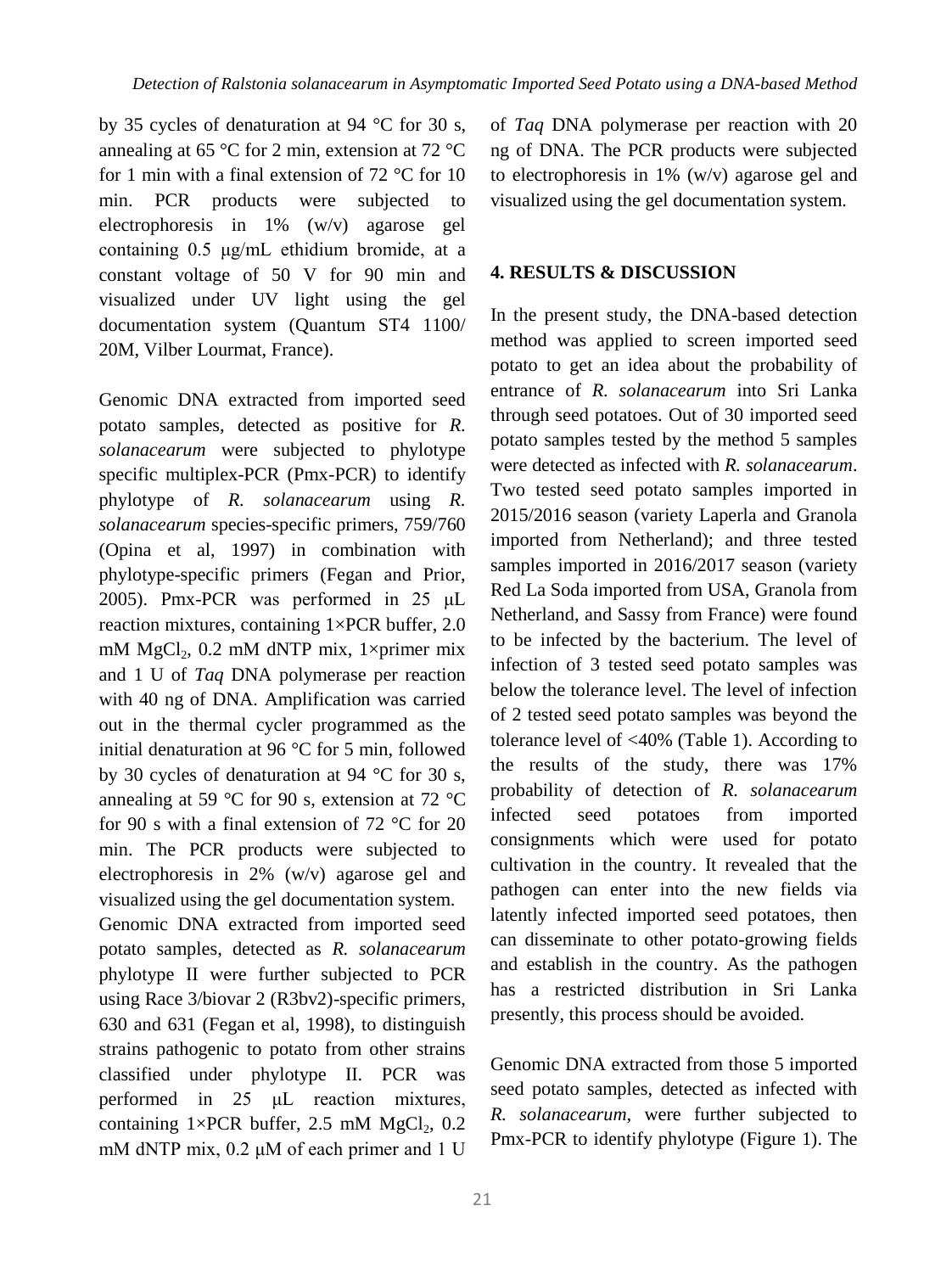result showed that two out of four phylotypes of *R. solanacearum*: the Asian phylotype I and the American phylotype II were detected from imported seed potato samples. Out of 5 samples tested 4 samples produced 280 bp and 372 bp amplicons, confirming the infection as *R. solanacearum* phylotype II. One tested imported seed potato sample produced 280 bp and 144 bp amplicons in Pmx-PCR. It was confirmed that the sample was infected with *R. solanacearum* phylotype I (Table 1). Phylotype I was detected from 20% and phylotype II was detected from 80% of imported seed potato samples which were infected from *R*. *solanacearum*. Both phylotype I and phylotype II were detected in seed potatoes imported from Netherland from where majority of seed potatoes are imported into Sri Lanka. This will lead to major outbreaks of bacterial wilt disease in the country.

Genomic DNA extracted from imported seed potato samples, identified as phylotype II were further subjected to PCR with R3bv2-specific primers and the PCR confirmed that all phylotype II as R3bv2, producing 307 bp amplicon (Table 1).

*R. solanacearum* phylotype II, R3bv2 has a worldwide distribution and is pathogenic to potato with high virulence (Buddenhagen et al, 1962). However, this strain has a restricted distribution in Badulla and Nuwara Eliya of Sri Lanka (Bandara, 1983; Kelaniyangoda, 1995). Therefore, quarantine measures should be advocated to avoid the entrance of these *R. solanacearum* strains into Sri Lanka via imported seed potato

**Table 1. Imported seed potato samples detected as infected with** *Ralstonia solanacearum*

| Reference No. | Origin     | Variety        | Level of   | Phylotype | Race/biovar |
|---------------|------------|----------------|------------|-----------|-------------|
|               |            |                | infection* |           |             |
| 21/2015/2016  | Netherland | Laperla        | 20%        | Н         | R3bv2       |
| 40/2015/2016  | Netherland | Granola        | 30%        | П         | R3bv2       |
| 05/2016/2017  | USA        | Red La Soda    | 40%        | П         | R3bv2       |
| 07/2016/2017  | Netherland | <b>Granola</b> | 10%        |           | ND.         |
| 12/2016/2017  | France     | Sassy          | 40%        | Н         | R3bv2       |

\*The level of infection was determined as the percentage of number of potato tubers detected as infected with *R. solanacearum* out of ten potato tubers tested for a sample. Note: The tolerance level of *R. solanacearum* infection for imported seed potato consignments was considered as <40% (National Plant Quarantine Service, Katunayake, 2016). ND: Not determined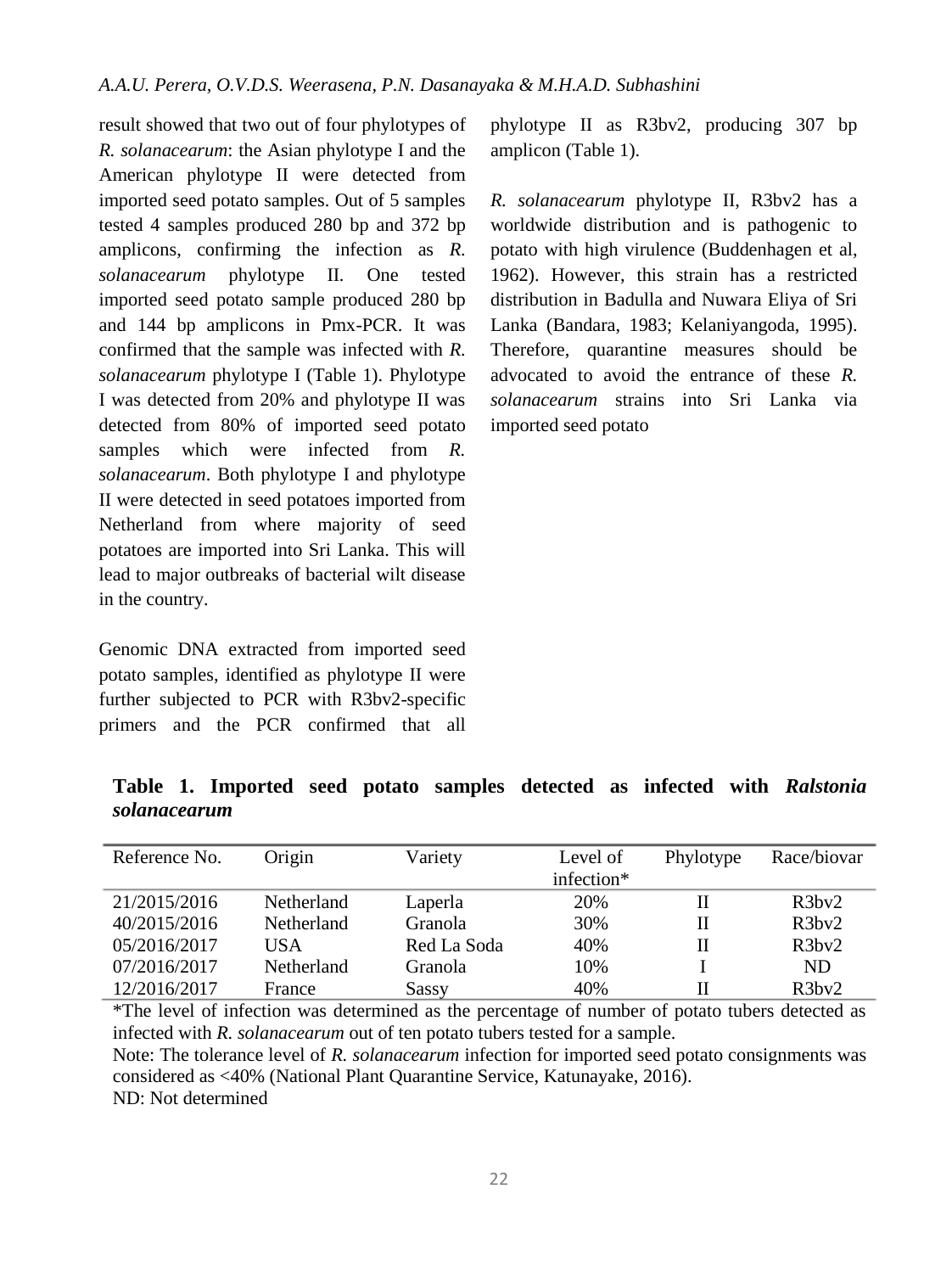

**Figure 1.** Pmx-PCR products of genomic DNA extracted from imported seed potato samples detected as infected with *Ralstonia solanacearum*.

Lane 1: 100 bp ladder; Lane 2 to 6: samples of  $21/2015/2016$  (Laperla from Netherland), 40/2015/2016 (Granola from Netherland), 05/2016/2017 (Red La Soda from USA), 07/2016/2017 (Granola from Netherland) and 12/2016/2017 (Sassy from France), respectively; Lane 7: Negative control. Based on the results, sample of 07/2016/2017 was detected as infected with *R. solanacearum* phylotype I and other 4 samples with *R. solanacearum* phylotype II.

## **5. CONCLUSION & FUTURE WORK**

The DNA-based detection method was able to screen imported seed potato for *R. solanacearum* and it was concluded that there was 17% probability of detection of *R. solanacearum* infected seed potatoes from imported consignments.

Phylotype study of imported seed potato samples revealed that two phylotypes of *R. solanacearum*: the Asian phylotype I and the American phylotype II were detected from seed potato samples imported to the country. Phylotype II was the major *R. solanacearum*

strains entered into Sri Lanka through seed potatoes imported from Netherland, USA and France and phylotype I was detected in seed potatoes imported from Netherland.

The DNA-based detection method can be implemented by NPQS to screen imported seed potatoes to detect and characterize *R. solanacearum* to prevent the entry of strains of the pathogen which have not yet been reported in Sri Lanka. It is very important that the method should be validated before put to use. Further, using these findings, quarantine regulations should be strengthened to secure potato crop in the country.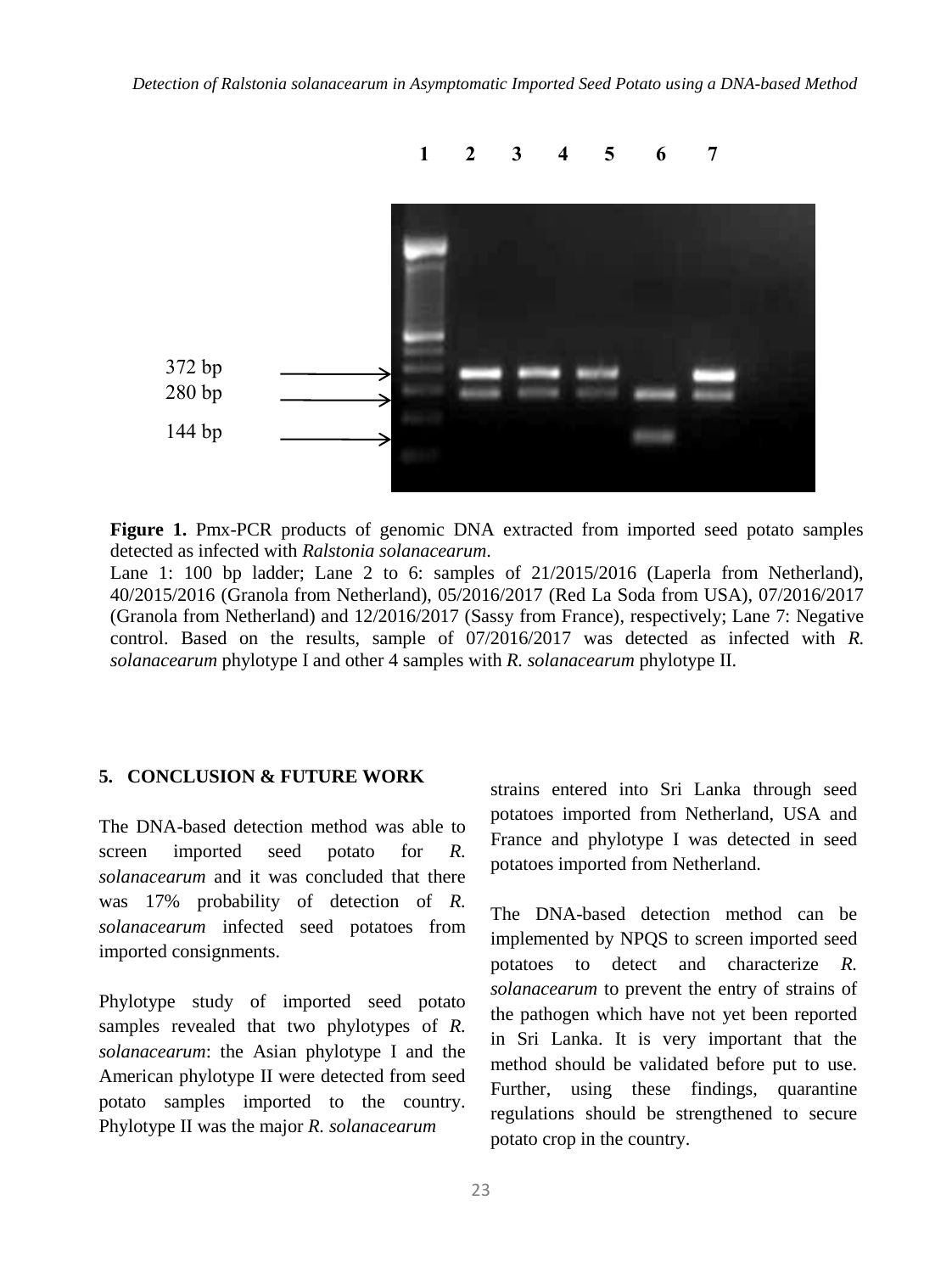# **ACKNOWLEDGEMENT**

Authors wish to acknowledge the National Research Council of Sri Lanka for the grant provided and Dr. Jayantha Senanayake, Additional Director, NPQS, Katunayake for giving permission to use imported seed potato samples for the study.

#### **REFERENCES**

BANDARA JMRS. Biotype distribution of vascular wilt pathogen *Pseudomonas solanacearum* in Sri Lanka. Journal of the National Science Council of Sri Lanka. 1983; 11(1):65-76.

BUDDENHAGEN IW, SEQUEIRA L, KELMAN A. Designation of races of *Pseudomonas solanacearum.* Phytopathology. 1962; 52:726.

CHAMPOISEAU PG, JONES JB, ALLEN C. *Ralstonia solanacearum* race 3 biovar 2 causes tropical losses and temperate anxieties. Plant Health Progress. 2009; doi:10.1094/PHP-2009- 0313-01-RV.

DE SILVA RSY, WEERASINGHE ASP. Pests detected in agricultural commodities imported to Sri Lanka. Annual Symposium of the Department of Agriculture, Sri Lanka. 2000; 2:65-70.

ELPHINSTONE JG, HENNESSY J, WILSON JK, STEAD DE. Sensitivity of different methods for the detection of *Ralstonia solanacearum* in potato tuber extracts. Bulletin OEPP/EPPO Bulletin. 1996; 26:663-678.

FAOSTAT. The Potato Sector; 2014. http://www.potatopro.com/world/potatostatistics. Accessed 5 Aug 2016.

FEGAN M, PRIOR P. How complex is the *Ralstonia solanacearum* species complex?. In: Allen C, Prior P, Hayward AC, editors. Bacterial Wilt Disease and the *Ralstonia solanacearum* Species Complex. St. Paul, Minnesota: American Phytopathological Society; 2005. p. 449-461.

FEGAN M, TAGHAVI M, SLY LI, HAYWARD AC. Phylogeny, diversity and molecular diagnostics of *Ralstonia solanacearum*. In: Prior P, Allen C, Elphinstone J, editors. Bacterial Wilt Disease: Molecular and Ecological Aspects. Paris, France: INRA Editions; 1998. p.19-33.

HAYWARD AC. Biology and epidemiology of bacterial wilt caused by *Pseudomonas solanacearum*. Phytopathology. 1991; 29:65-87. JOSEPHSON KL, GERBA CP, PEPPER IL. Polymerase chain reaction detection of nonviable bacterial pathogens. Applied and Environmental Microbiology. 1993; 59:3513- 3515.

KELANIYANGODA DB, EKANAYAKE HMRK, KEKUNADOLA GDCN, WEERASINGHE UR, SUBHASHINI MHAD. Development of a quick detection technique for identification of *Erwinia carotovora carotovora* and *E. carotovora atroseptica* in imported seed potato. Annals of the Sri Lanka Department of Agriculture. 2004; 6:123-129.

KELANIYANGODA DB, THARMARAJAH SK, HERAT LG. Effect of green manure, organic manure and chemicals on the incidence of bacterial wilt (*Ralstonia* (*Pseudomonas*)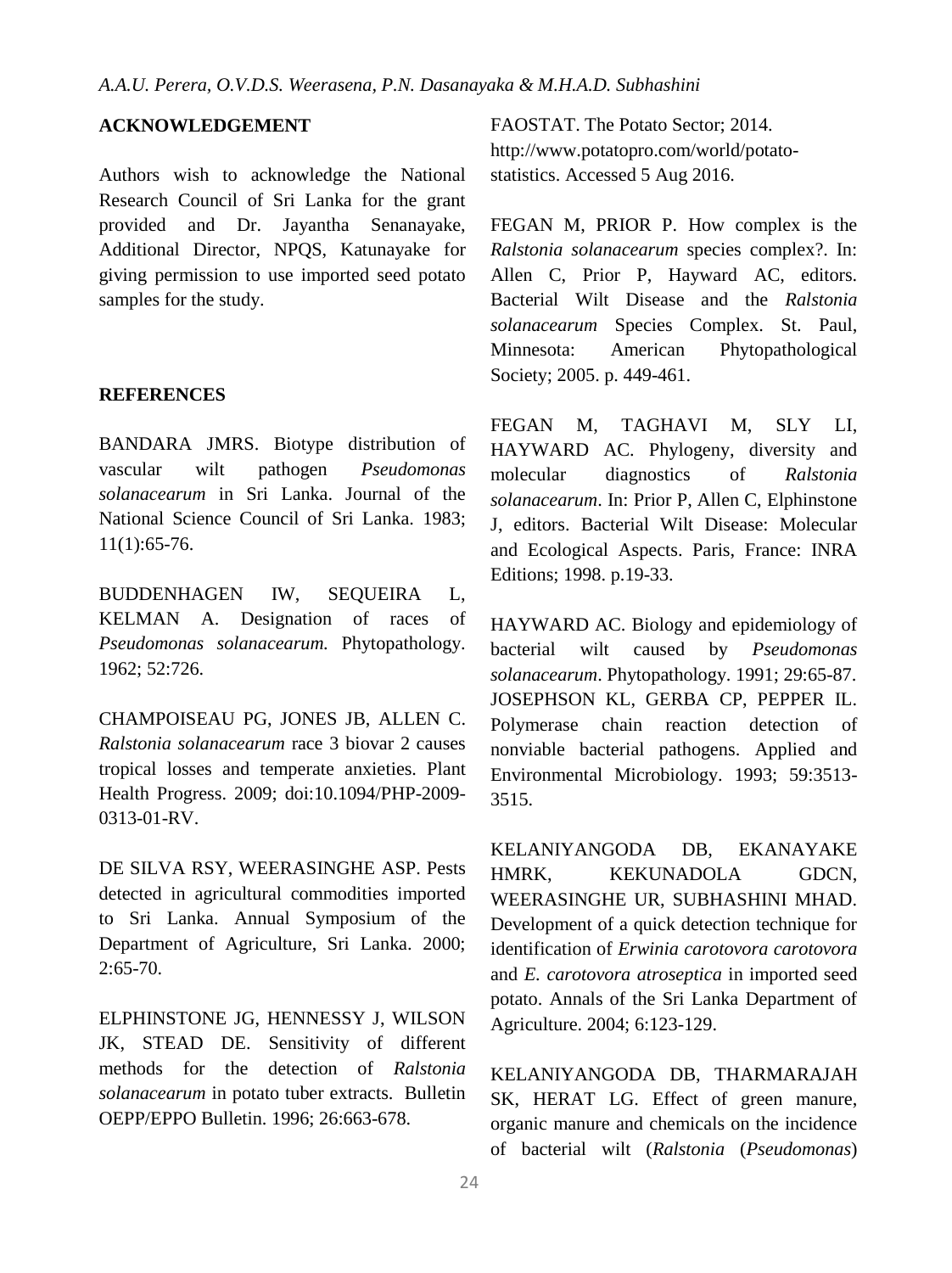*Detection of Ralstonia solanacearum in Asymptomatic Imported Seed Potato using a DNA-based Method*

*solanacearum*) in potato. Tropical Agriculturist. 1995; 150:35-47.

KELANIYANGODA DB. Identification of biovars of *Ralstonia* (*Pseudomonas*) *solanacearum* E.F.Smith in the upcountry of Sri Lanka. Tropical Agriculturist. 1995; 150:17-26.

LLOP P, CARUSO P, CUBERO J, MORENTE C, LOPEZ MM. A simple extraction procedure for efficient routine detection of pathogenic bacteria in plant material by polymerase chain reaction. Journal of Microbiological Methods. 1999; 37:23-31.

MALATHY P, ARIYARATNE D, NUGALIYADDE MM. Variability in physiological, morphological and agronomic characteristics of different propagule types of potato. Annals of the Sri Lanka Department of Agriculture. 2005; 7:165-173.

MINISTRY OF AGRICULTURE. Plant Protection Act, No. 35 of Sri Lanka 1999. Acts and Regulations.

http://extwprlegs1.fao.org/docs/pdf/srl37310.pd f. Accessed 5 Oct 2011.

NUGALIYADDE MM, DE SILVA HDM, PERERA R, ARIYARATNA D, SANGAKKARA UR. An aeroponic system for the production of pre-basic seeds of potato. Annals of the Sri Lanka Department of Agriculture. 2005; 7:199-208.

OPINA N, TAVNER F, HOLLWAY G, WANG JF, LI TH, MAGHIRANG R, et al. A novel method for development of species and strain-specific DNA probes and PCR primers for identifying *Burkholderia solanacearum* (Formerly *Pseudomonas solanacearum*). Asia Pacific Journal of Molecular Biology and Biotechnology. 1997; 5(1):19-30.

OZAKMAN M, SCHAAD NW. A real-time Bio-PCR assay for detection of *Ralstonia solanacearum* race 3, biovar 2, in asymptomatic potato tubers. Canadian Journal of Plant Pathology. 2003; 25:232-239.

PRADHANANG PM, ELPHINSTONE JG, FOX RTV. Sensitive detection of *Ralstonia solanacearum* in soil: a comparison of different detection techniques. Plant Pathology. 2000; 49:414-422.

PRIOU S, ALEY P, CHUJOY E, LEGAMA B, FRENCH ER. Integrated control of bacterial wilt of potato. CIP. 2014. http://cipotato.org/wp-content/uploads/2014/ 10/ guiaing.pdf. Accessed 7 Aug 2015.

RAJAPAKSE RGAS, EKANAYAKE R, RANATHUNGA RK, PERERA RNI, WIJESEKARA RDSS, EKNELLIGODA IA, ABEKOON SAMR. Plant pathogens introduced to Sri Lanka through imported seed potato (*Solanum tuberosum* L.). Annals of Sri Lanka Department of Agriculture. 2006; 8:371-377.

SCHONFELD J, HEUER H, VAN ELSAS JD, SMALLA K. Specific and sensitive detection of *Ralstonia solanacearum* in soil on the basis of PCR amplification of *fliC* fragments. Applied and Environmental Microbiology. 2003; 69(12):7248-7256.

VAN ELSAS JD, KASTELEIN P, DE VRIES PM, VAN OVERBEEK LS. Effects of ecological factors on the survival and physiology of *Ralstonia solanacearum* bv.2 in irrigation water. Canadian Journal of Microbiology. 2001; 47:842-854.